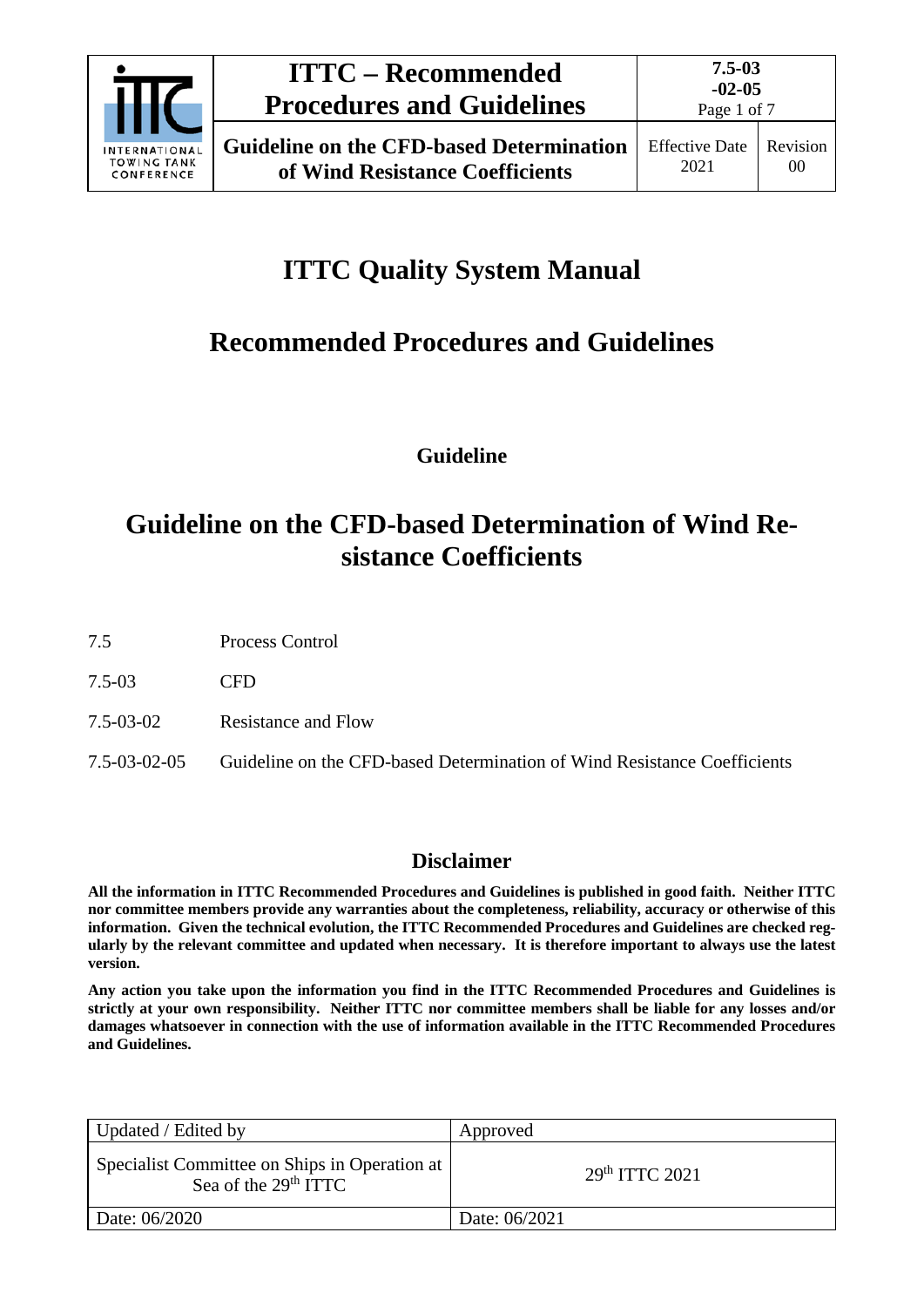

**Guideline on the CFD-based Determination of Wind Resistance Coefficients**

# 00

Page 2 of 7

### **Table of Contents**

|  | 2. PARAMETERS AND SYMBOL 3               |
|--|------------------------------------------|
|  | 3. RELEVANT ITTC GUIDELINES3             |
|  | 4. COMPUTATIONAL DOMAIN3                 |
|  |                                          |
|  | 4.2 Discretization and Level-of-Detail 4 |
|  |                                          |

**4.4 [Turbulence Modelling](#page-3-2) .......................4**

| 4.5 Boundary Layer Treatment 4    |  |
|-----------------------------------|--|
| 5. BOUNDARY CONDITIONS 5          |  |
| 6. CALCULATION PROCEDURE5         |  |
| 7. EVALUATION PROCEDURE5          |  |
|                                   |  |
| 8.1 Verification and Validation 6 |  |
| 9. REFERENCES AND                 |  |
|                                   |  |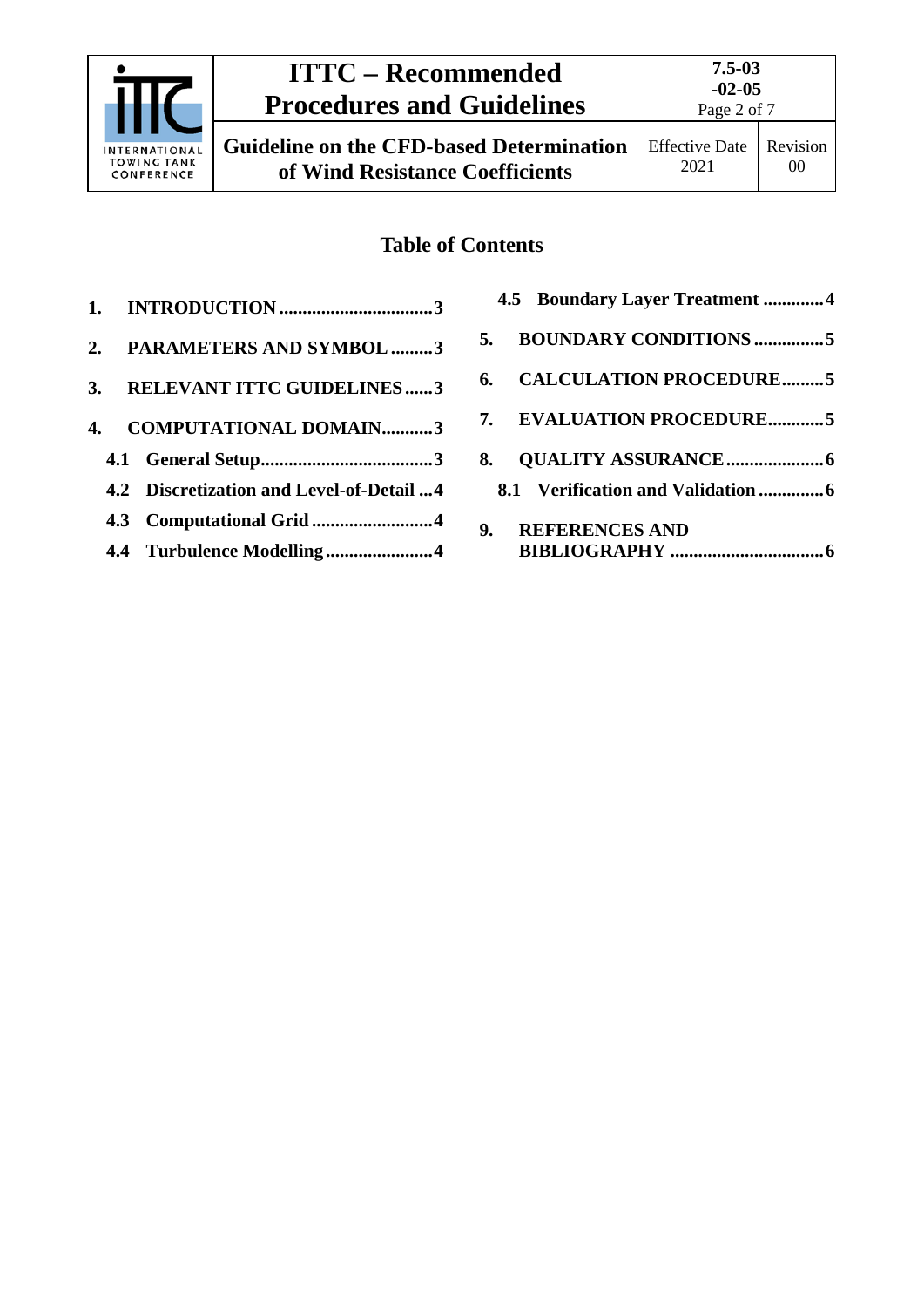

### **Guideline on the CFD-based Determination of Wind Resistance Coefficients**

### <span id="page-2-0"></span>**1. INTRODUCTION**

The present guideline describes recommended practice in computations of aerodynamic forces acting on above the water part of the ships. It is premised to use of the complementary document to F.2 method of Appendix F in 7.5-04-01-01.1, 2017.

The guideline provides general recommendations concerning the computational model setup and execution of the computations. It also gives the unified definitions of non-dimensional force coefficients and the coordinate system for aerodynamic forces.

#### <span id="page-2-1"></span>**2. PARAMETERS AND SYMBOL**

- $A_{VX}$  Transverse projected (frontal windage) area  $[m^2]$
- $A_{VV}$  Lateral projected (Side windage) area  $[m^2]$
- Normal component of an aerodynamic force [N]
- $C_{DAY}$  Longitudinal aerodynamic force coefficient
- $C_{DAY}$  Transverse aerodynamic force coefficient
- D Tangential component of an aerodynamic force [N]
- $q_A$  dynamic pressure [Pa]<br> $V_{AA}$  Wind (air) speed [m/s]
- $V_{AA}$  Wind (air) speed [m/s]<br> $V_{A1}$  Height Average wind
- <sup>1</sup> Height Average wind speed used for *CDAX* [m/s]
- $V_{A2}$  Height average wind speed used for *CDAY*  $[m/s]$
- $R_{AAX}$  Longitudinal aerodynamic force<br> $R_{AAY}$  Transverse aerodynamic force
- $R_{AAY}$  Transverse aerodynamic force<br>  $\beta$  Angle of attack [°]

Angle of attack [°]

- $\rho_A$  Air density [kg/m<sup>3</sup>]
- $H_{BR}$  Height of the top of the bridge [m]

<span id="page-2-2"></span> $H<sub>L</sub>$  Ship's mean height in lateral plane[m]

#### **3. RELEVANT ITTC GUIDELINES**

For the application of CFD technology in maritime applications, the International Towing Tank Conference has defined best practices in several guidelines. These fundamental proceedings do also apply to the assessment of wind resistance coefficients and thus shall be taken into account accordingly. Reference is made to:

- 7.5-03-01-01 Uncertainty Analysis in CFD, Verification and Validation Methodology and Procedures, 2017
- 7.5-03-01-02 Uncertainty Analysis in CFD, Guidelines for RANS Codes, 2017
- 7.5-03-01-03 CFD User's Guide, 1999
- 7.5-03-01-04 CFD Verification, 1999
- \*-\*-\*-\* Quality Assurance in Ship CFD Application, 2020

#### <span id="page-2-4"></span><span id="page-2-3"></span>**4. COMPUTATIONAL DOMAIN**

#### **4.1 General Setup**

Computational domain created for the purpose of determination of wind resistance coefficients covers only the selected volume of air surrounding the above water part of the ship, i.e. the ship geometry is cut at the waterline.

A series of calculations with different sizes of domain should be used to confirm the size of a computational domain that assures necessary and sufficient accuracy to estimate the wind forces.

The computations can be carried out at model scale and/or at full scale. In the case of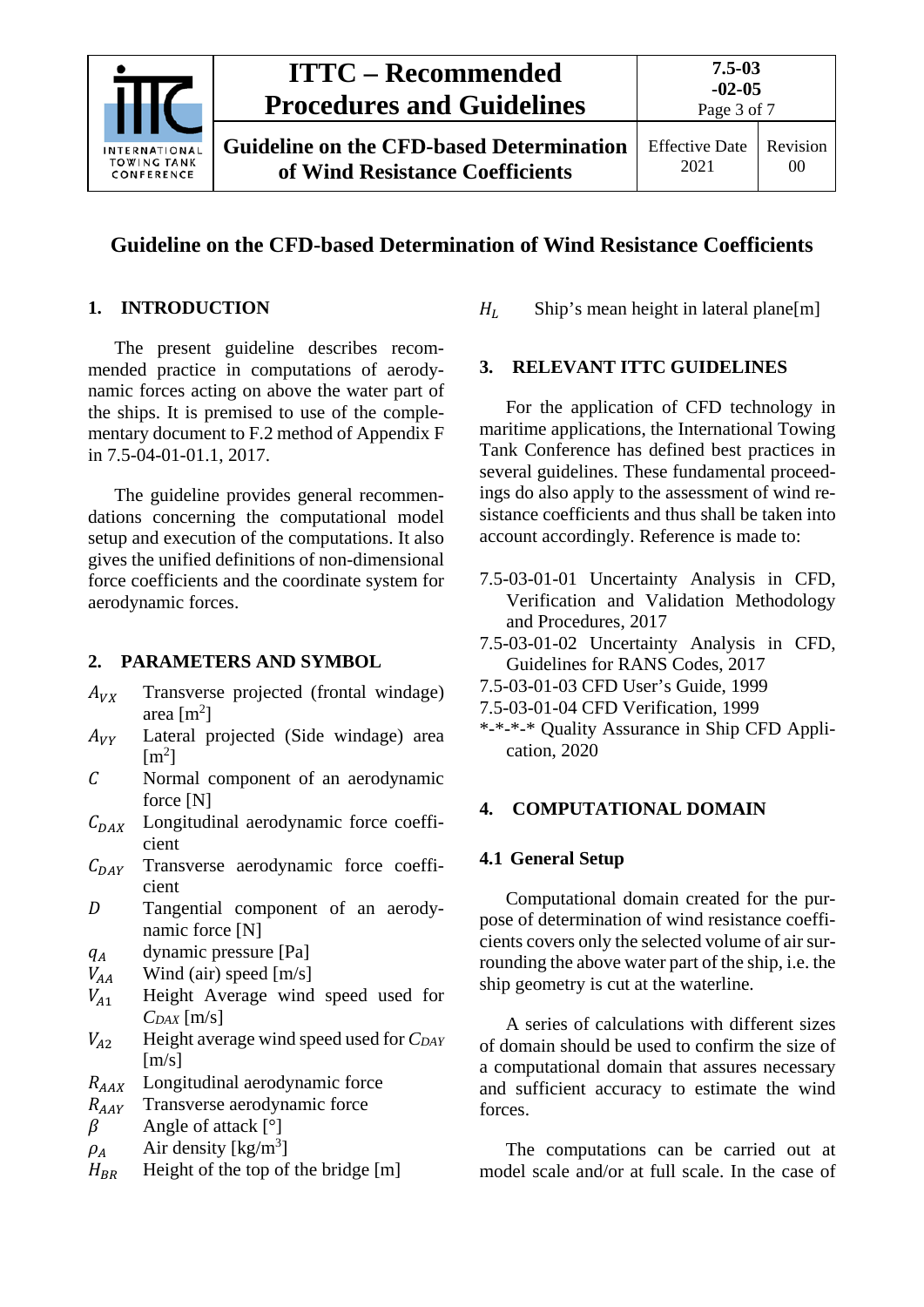|                                                   | <b>ITTC – Recommended</b><br><b>Procedures and Guidelines</b>                      | $7.5 - 0.3$<br>$-02-05$<br>Page 4 of 7 |                |
|---------------------------------------------------|------------------------------------------------------------------------------------|----------------------------------------|----------------|
| INTERNATIONAL<br><b>TOWING TANK</b><br>CONFERENCE | <b>Guideline on the CFD-based Determination</b><br>of Wind Resistance Coefficients | <b>Effective Date</b><br>2021          | Revision<br>00 |

validation of numerical results vs. wind tunnel data, the domain size should also correspond to the wind tunnel measurement section size.

#### <span id="page-3-0"></span>**4.2 Discretization and Level-of-Detail**

In case of validation of numerical results, the CAD model of the ship used in the computations should mimic as accurately as possible the actual geometry of the wind tunnel model. In general, the adopted Level-of-Detail of the CAD model used for the computations of wind resistance coefficients should be based on realistic assessment of the computational resources and available computational time [3,4]. The recommended rule is that the generated computational mesh should assure smooth transition from smallest cells on smallest geometry details to the cells in the flow around the ship. The level of detail should then be as high as possible within affordable mesh size with taking into account the above rule. This means that e.g. covering the details with mesh makes little sense if their viscous wake cannot be modelled properly.

#### <span id="page-3-1"></span>**4.3 Computational Grid**

As the wind resistance coefficients are usually evaluated for a range of inflow angles, a method of varying the direction of the flow relative to the hull must be selected. This can be realized both by rotating the ship geometry in the domain with fixed boundary conditions and single mean flow direction as well as by varying the velocity direction on the boundaries of the domain while leaving the hull location in the domain unchanged [1]. The selection of more convenient method depends on the solver features, e.g. the mesh type and possibility of solutionbased mesh refinement. In both cases, it should be assured that the mean flow is not significantly affected by numerical diffusion when it is not parallel to mesh lines, and that the viscous wake of the ship superstructure is modelled equally

accurate for all angles [2]. For the different flow directions the domain should be big enough to prevent larger influence of the boundaries at certain angles.

In case the geometry of the above water part is complex, an unstructured grid is usually used, but a structured grid can also be used because structured/unstructured grids have a minor effect on the calculated wind forces as long as a sufficient grid density is ensured.

Particular attention should be paid to proper discretization of the regions of the wake of ship superstructure elements. A verification of the solution in respect of mesh quality is recommended after the first run to assure that the characteristic flow structures do not get strongly affected by an insufficient mesh density. The wake modelling should be also equally accurate for all wind directions.

In the same manner, with regard to the number of elements, it is required that the results in series of calculations with different numbers of elements converge.

#### <span id="page-3-2"></span>**4.4 Turbulence Modelling**

For engineering purposes, the RANS (Reynolds-Averaged Navier-Stokes) flow model is generally used with an appropriate turbulence model. The turbulence model shall be able to give accurate predictions in ship aerodynamics and the higher order models should be applied e.g.: k-epsilon or k-omega model and so on.

#### <span id="page-3-3"></span>**4.5 Boundary Layer Treatment**

Due to the low contribution of shear forces to the total air resistance of the ship, full resolving of the boundary layer down to the laminar sub-layer region is not necessary. The use of wall functions and mesh resolution (wall  $y+$ )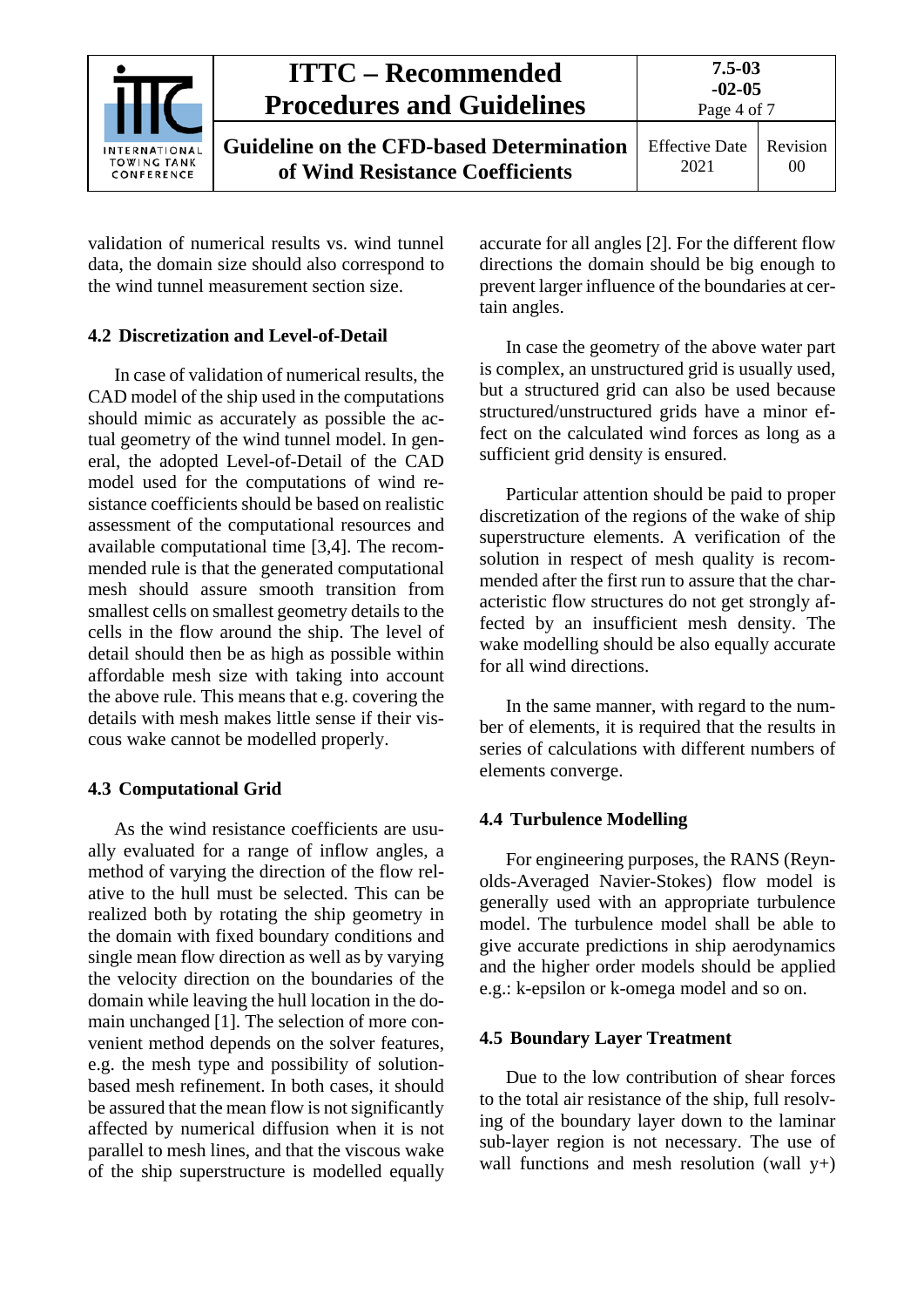|                                                          | <b>ITTC – Recommended</b><br><b>Procedures and Guidelines</b>                      | $7.5 - 0.3$<br>$-02-05$<br>Page 5 of 7 |                |
|----------------------------------------------------------|------------------------------------------------------------------------------------|----------------------------------------|----------------|
| <b>INTERNATIONAL</b><br><b>TOWING TANK</b><br>CONFERENCE | <b>Guideline on the CFD-based Determination</b><br>of Wind Resistance Coefficients | <b>Effective Date</b><br>2021          | Revision<br>00 |

<span id="page-4-0"></span>corresponding to their requirements are applicable instead [5].

#### **5. BOUNDARY CONDITIONS**

Regardless of the adopted method of varying the direction of the flow relative to the hull, the recommended setup of boundary conditions is given below [3].

At the inlet, i.e. the upstream boundary, the prescribed velocity distribution and the uniform velocity distribution can be used as a specified wind profile.

At the outlet and top side constant pressure should be applied. No-slip wall for the waterplane is recommended especially in the case when a uniform inflow is adopted.

When validation of numerical results vs. wind tunnel data is carried out, non-slip boundary condition should be applied to a bottom boundary of the flow domain in order to mimic the shear flow due to the floor of the chamber. If the model is not exposed to local shear flow around the top or sidewalls of the chamber, then free-slip or symmetry conditions can be applied to top or side boundaries in order to save computational efforts.

#### <span id="page-4-1"></span>**6. CALCULATION PROCEDURE**

In general, time resolved computations are recommended for the evaluation of wind forces due to usually blunt shape of the vessel's superstructure, resulting in unsteady, separated flow. However, both of steady and unsteady computation is applicable for estimating wind resistance. If it is necessary to capture flow separation, unsteady computation is preferable.

The values of considered incident angles should cover the range  $0 \sim 180^\circ$  for fully symmetrical geometries and in 0~360° for unsymmetrical ones.

The reference velocity value applied at the inlet should be selected so that the resulting Reynolds number corresponds to fully turbulent flow regime. This value should be also close to the wind speed values expected to be used in final force predictions.

The basic criterion of terminating the computations is the convergence of forces. In case of strongly unsteady flows, the duration of the run should be long enough to assure reliable evaluation of the mean value.

#### <span id="page-4-2"></span>**7. EVALUATION PROCEDURE**

The output of CFD computations should be reported in compliance with the below presented coordinate system and with given definitions of the force coefficients. [Fig. 1](#page-4-3) below shows the coordinate system and sign convention for forces and wind angle to be used in reporting the results.



Fig. 1 Coordinate system

<span id="page-4-3"></span>The force coefficients should be calculated using the aerodynamic forces expressed in the coordinate system presented above according to the following formulae: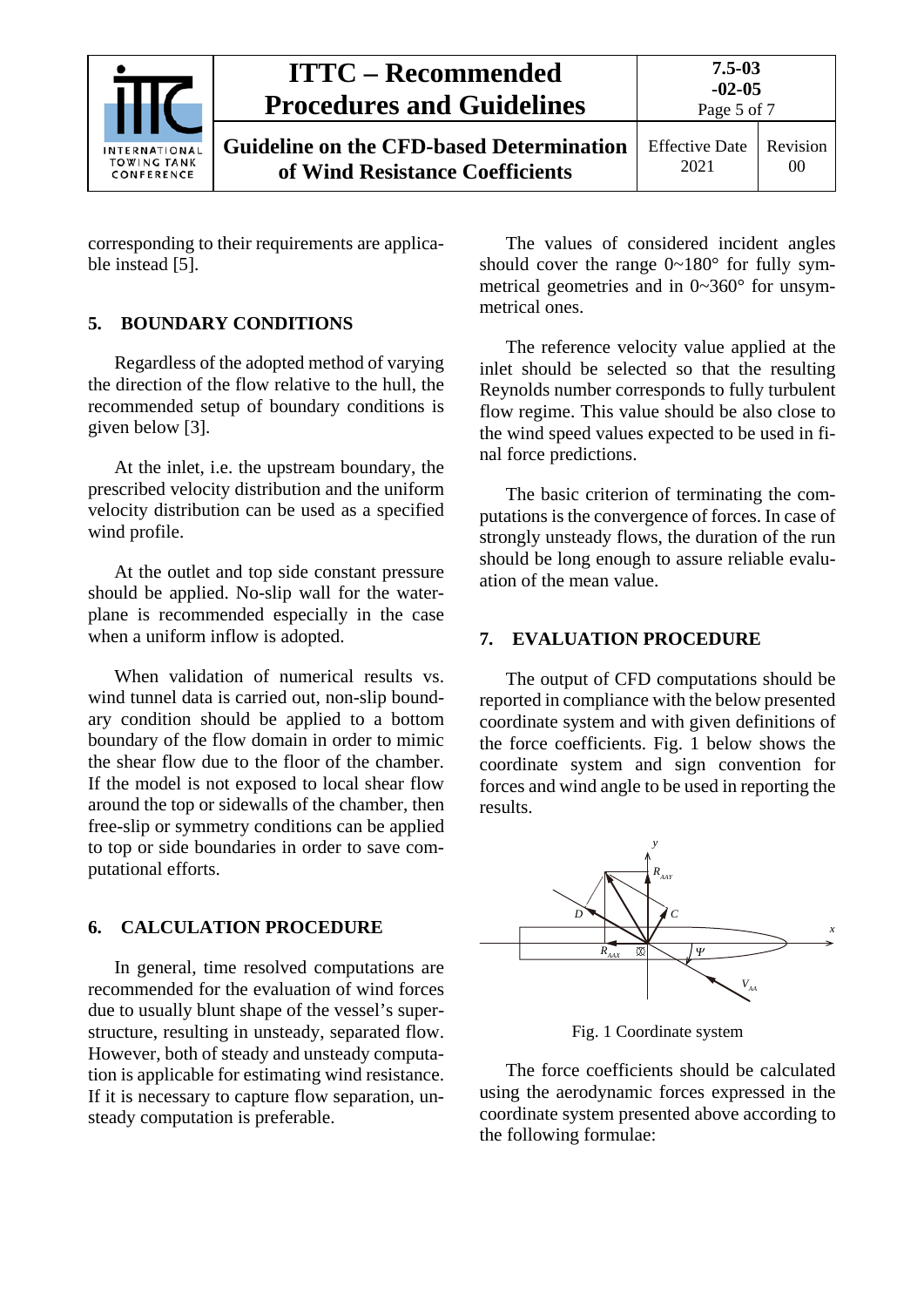

#### **ITTC – Recommended Procedures and Guidelines Guideline on the CFD-based Determination of Wind Resistance Coefficients** Effective Date 2021

| $C_{DAX}(\Psi) = \frac{R_{AAX}(\Psi)}{q_A A_{VX}}$ | $(E-1)$ |
|----------------------------------------------------|---------|
|----------------------------------------------------|---------|

$$
C_{DAY}(\Psi) = \frac{R_{AAY}(\Psi)}{q_A A_{VY}} \tag{E-2}
$$

where:

$$
q_A = \frac{1}{2} \cdot \rho_A \cdot V_{AA}^2 \tag{E-3}
$$

The angle of attack  $\Psi$  is 0° when the air velocity is directed to the stern. For reference, wind speed  $V_{AA}$  is recommended to use the height average wind velocities [6, 7]  $V_{A1}$  and  $V_{A2}$  for the calculation of  $C_{DAX}(\Psi)$  and  $C_{DAY}(\Psi)$  respectively.  $V_{A1}$  and  $V_{A2}$  are the average speed obtained from the calculated velocity profile at the origin of the coordinate system under the condition where the ship model is removed from the computation domain as shown in Fig. 2, which is obtained by dividing the rectangular area drawn with dashed lines in Fig. 2 by representative heights  $H_{BR}$  and  $H_L$ .  $H_{BR}$  is the height of the top of the navigation bridge from the sea surface and  $H_L$  is the average height which is derived from dividing the side projected area  $A_{VY}$  of a ship by the ship length  $(L_{0.4})$  as shown in the Fig. 3 and Fig. 4.



Fig. 2 Conceptual figure of height average wind velocities  $V_{A1}$  and  $V_{A2}$  analysed with integration

$$
V_{AA} = \begin{cases} V_{A1} & \text{for } C_{DAX} \\ V_{A2} & \text{for } C_{DAY} \end{cases}
$$
 (E-4)

$$
V_{A1}^{2} = \frac{1}{H_{BR}} \int_{0}^{H_{BR}} V(z)^{2} dz
$$
 (E-5)

$$
V_{A2}^{2} = \frac{1}{H_L} \int_0^{H_L} V(z)^2 dz
$$
 (E-6)





Fig. 4 Conceptual figure of HL

#### <span id="page-5-1"></span><span id="page-5-0"></span>**8. QUALITY ASSURANCE**

 $\equiv$ 

#### **8.1 Verification and Validation**

The first step in validation of CFD based wind forces coefficients was reported in 29<sup>th</sup> SOS Committee report. It presents the comparison between wind tunnel tests and a CFD case study with the level of confidence and margin of differences for two ships' models.

#### <span id="page-5-2"></span>**9. REFERENCES AND BIBLIOGRAPHY**

- [1] Wnęk, A. D., & Guedes Soares, C. (2015). CFD assessment of the wind loads on an LNG carrier and floating platform models. Ocean Engineering, 97, 30–36. doi:10.1016/j.oceaneng.2015.01.004
- [2] Versteeg, H.,Malalasekera,W.,2007.An Introduction to Computational Fluid Dynamics: The Finite Volume Method. Pearson Education Ltd., Harlow, England.
- [3] Aage, C., Hvid, S. L., Hughes, P. H. and Leer-Andersen, M. (1997). Wind loads on ships and offshore structures estimated by